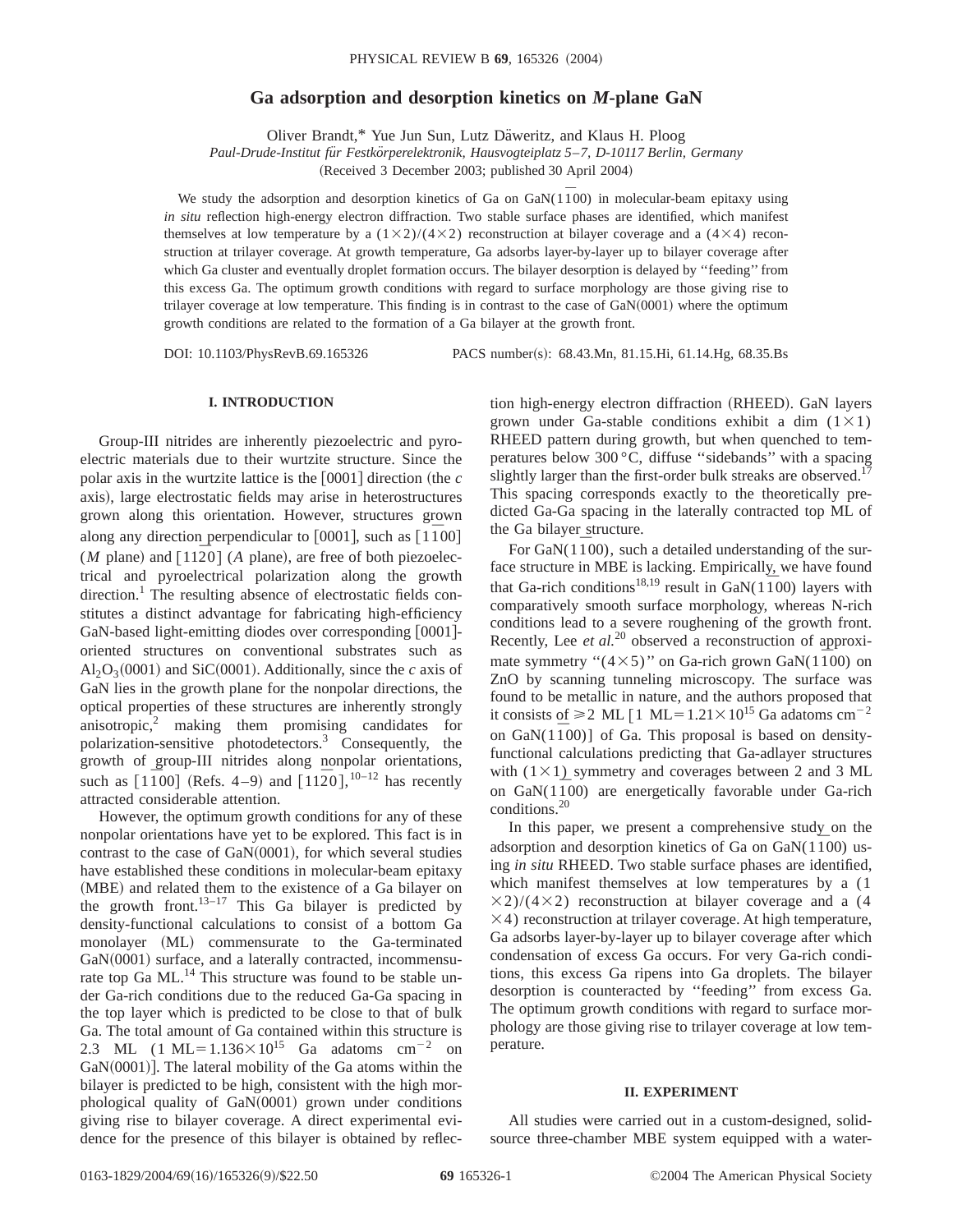cooled radio-frequency plasma source (EPI Uni-Bulb<sup>TM</sup>) to provide atomic nitrogen. The N source, operating at a plasma power of 400 W with a  $N_2$  flow of 0.3 sccm (standard cubic centimeters per minute), yields an active N flux  $\phi_N$  of  $0.275 \pm 0.05$  ML/s as determined by the thickness of layers grown under Ga-rich conditions (in the following, a ML refers to the areal density of either the Ga or the N surface sites on GaN(1<sup>1</sup><sub>0</sub><sup>0</sup>), i.e., 1.21 $\times$ 10<sup>15</sup> cm<sup>-2</sup>). The Ga flux  $\phi_{Ga}$ was determined by the thickness of layers grown under (slightly) N-rich conditions at a temperature of  $580\,^{\circ}\text{C}$  where Ga desorption can be neglected. This procedure is possible only in a limited range of Ga fluxes  $(0.2-0.5 \text{ ML/s})$ , outside of which it was determined by the vapor pressure of Ga fit to the experimentally obtained values for the absolute flux. The substrate temperature was calibrated by the visual observation of the melting point of Al attached to the SiC substrate. The growth front was monitored *in situ* by RHEED at 20 kV energy and an incidence angle of 1.5°. The diffraction patterns along all major azimuths of GaN( $1\overline{1}00$ ), i.e.,  $\overline{1120}$  $(0^{\circ})$ ,  $[22\overline{4}3]$  ( $\approx 39^{\circ}$ ),  $[11\overline{2}3]$  ( $\approx 58^{\circ}$ ), and  $[0001]$  (90°),<sup>21</sup> were recorded using a charge-coupled device (CCD) camera. The intensity of the specular spot and other regions of interest are recorded using a digital RHEED analysis system,  $22$ which was set to sample data at a rate of 25 Hz. All recorded RHEED transients are corrected for the background and normalized to unity.

On-axis  $(\pm 0.5^{\circ})$ , [100]-oriented  $\gamma$ -LiAlO<sub>2</sub> (LAO) grown by a modified Chrochalzki technique was used as substrate.<sup>18</sup> The wafers were chemomechanically polished to a root-mean-square roughness of  $0.2 \text{ nm}^{23}$  The as-received wafers were degreased sequentially in trichlorethylene  $(10$  $min$ ), acetone  $(5 min)$ , and methanol  $(5 min)$  in an ultrasonic bath. Finally, the substrate was dipped  $(30–60 \text{ s})$  in deionized water  $(DI H<sub>2</sub>O)$ . The cleaned LAO wafer was fixed with In onto a Si substrate which was then clipped to a Mo holder. Prior to growth, the substrate was outgassed in the load-lock chamber for 1 h at 200–300 °C. Growth was initiated by nucleation at 580 °C under Ga-rich conditions.<sup>21</sup> The growth temperature was then raised to  $740\degree$ C and kept constant during the subsequent adsorption/desorption studies and growth. All of these studies have been done using a 500 nm thick GaN(1100) film grown under standard conditions, i.e., Ga-stable growth ( $\phi_{Ga}$ =0.475 ML/s,  $\phi_{N}$ =0.275 ML/s) and a substrate temperature of 740 °C.

#### **III. RESULTS**

In the course of our previous work, we have noted that the smoothest layers exhibited a complex RHEED pattern when the surface was quenched to about  $150^{\circ}$ C with a cooling rate of  $40^{\circ}$ C/min and the N flux switched off (plasma extinguished) immediately at the termination of growth.<sup>21</sup> The RHEED pattern observed exhibits a fourfold periodicity along all major azimuths, consistent with a  $(4\times4)$  reconstruction with respect to the unit mesh of the  $GaN(1100)$ surface. Note that this reconstruction is not identical to the pseudo- $(4 \times 5)$  reported by Lee *et al.*,<sup>20</sup> which gave rise to a fourfold pattern along the  $[0001]$  azimuth only. In the fol-



FIG. 1. (Color online) RHEED patterns of the GaN(1100) film, recorded during growth at 740 °C along the major azimuths of GaN (11*¯*00) as indicated.

lowing, we establish a relation between the adsorbed Ga coverage and reconstructions of the surface.

#### **A. Relation between Ga coverage and surface reconstructions**

Figure 1 shows the characteristic  $(1 \times 1)$  RHEED pattern observed during growth of *M*-plane GaN under the conditions given above. The pattern is entirely streaky, but dim, very similar to the RHEED pattern observed during growth of *C*-plane GaN. Upon interrupting the growth for about 20 s at constant temperature with the N flux on, the intensity of the pattern increases greatly, while the  $(1\times1)$  symmetry does not change. This recovery behavior is related to the desorption of a Ga adlayer, as will be discussed in detail in Sec. III B.

The RHEED pattern of the recovered surface does not exhibit any appreciable change when switching the N flux off. It does not change either when subsequently cooling the sample down to  $100^{\circ}$ C. Upon deposition of up to 4 ML of Ga on this surface at  $100^{\circ}$ C, the only noticeable change is that the RHEED pattern becomes dim similar to that observed during growth (cf. Fig. 1). This finding is in marked contrast to the observation of a  $(4\times4)$  reconstruction for the surface quenched to low temperature immediately after growth. Apparently, the thermal energy at  $100\degree C$  is insufficient for the Ga adatoms to condense into this reconstruction.

To study the formation of the  $(4\times4)$  reconstruction further with this sample, the excess Ga deposited at  $100\degree\text{C}$  is first flashed off by heating the sample to 740 °C, leaving a Ga terminated surface that is virtually identical to that observed during growth interruptions. The sample is next cooled down to  $580\,^{\circ}$ C, at which the desorption of Ga is negligible. Next, we deposit 1 ML of Ga onto this surface. Upon cooling to 100 °C, clear half-order streaks are observed along all azimuths except for [1120], consistent with a  $(1\times2)$  reconstruction of GaN $(1100)$ . Upon heating, the half-order streaks abruptly disappear at a temperature of  $250\degree C$ , but the pattern stays dim in comparison to that of the recovered surface. An additional ML of Ga is then deposited at 580 °C, which gives rise to a more intense ( $1\times2$ ) reconstruction after cooling to  $100\degree$ C as shown in Fig. 2. However, we often observe the formation of 1/4-order streaks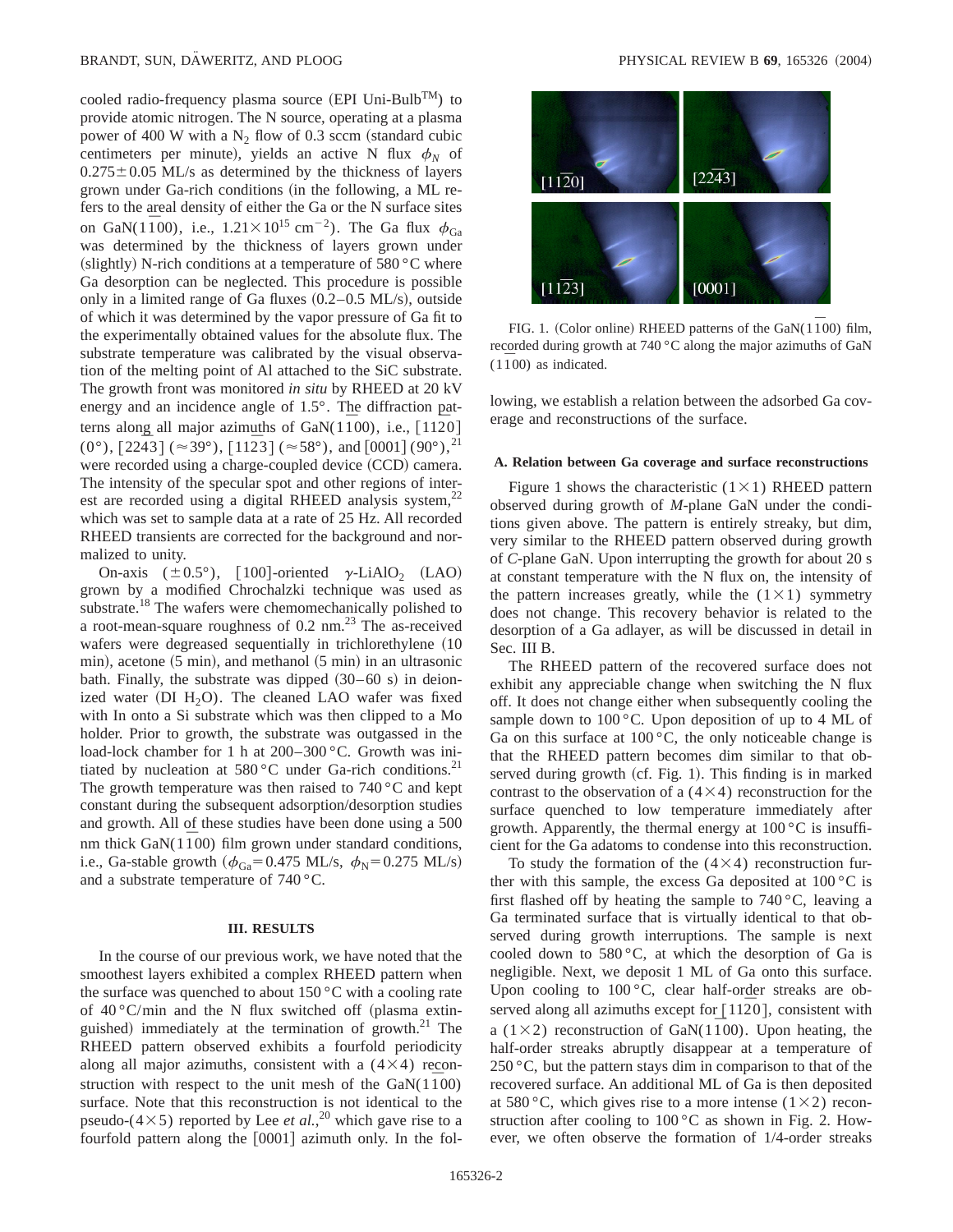

FIG. 2. (Color online) RHEED patterns of the GaN(1<sup>1</sup><sub>00</sub>) film, recorded at 100 °C after a two-step deposition of 2 ML Ga at 580 °C along the major azimuths of GaN( $1\overline{1}00$ ) as indicated. Note the intense half-order streaks along all azimuths except for  $\lceil 1120 \rceil$ .

[i.e., next to the  $(00)$  streak] along the  $\lceil 1120 \rceil$  azimuth at this coverage, which would indicate a  $(4 \times 2)$  reconstruction. Note that we never observe an indication of fractional-order streaks along any azimuths other than  $\lceil 1120 \rceil$  at this coverage. A superposition of  $(1 \times 2)$  and  $(4 \times 4)$  reconstructed domains should give rise to 1/4-order streaks along all azimuths, and we thus believe that this observation rather results from a chainlike ordering of  $(1\times2)$ -reconstructed domains.

The sample is then heated to  $580\degree$ C again. Finally, the procedure is repeated for the deposition of an additional ML of Ga, resulting in a total of 3 ML of Ga on the surface. Figure 3 shows the resulting RHEED pattern, which exhibits an intense  $(4\times4)$  reconstruction identical to that observed when quenching the sample after growth under standard conditions.

We have checked that the deposition of 2 and 3 ML of Ga in one step at 580 °C results in RHEED patterns which are indistinguishable from those displayed in Figs. 2 and 3, respectively. Deposition of intermediate amounts, such as 2.5 ML, results in a fourfold periodicity along [1120], but a twofold along all other azimuths, i.e., the  $(4\times2)$  reconstruction mentioned above. Deposition of larger amounts than 3



FIG. 3. (Color online) RHEED patterns of the GaN(1100) film, recorded at 100 °C after a three-step deposition of 3 ML Ga at 580 °C along the major azimuths of GaN(1100) as indicated. Note the intense quarter-order streaks along all azimuths.



FIG. 4. Variation of the specular RHEED intensity in vacuum (i.e.,  $\phi_N = 0$ ) upon adsorption of Ga for 60 s and subsequent desorption for a substrate temperature  $T<sub>S</sub>$  and Ga fluxes as indicated. The individual transients are vertically shifted for clarity. The dotted line at  $t=10$  s indicates the opening, the dashed line at  $t$  $=70$  s the closing of the Ga shutter.

ML reduces the overall intensity of the pattern, but does not change its symmetry. In all cases, the quarter-order streaks get diffuse and eventually disappear at temperatures above  $250^{\circ}$ C.

It is clear from these experiments that Ga adlayers at two distinct coverages exist, which condense at low temperatures into a  $(1\times2)/(4\times2)$  reconstruction at bilayer coverage and a  $(4\times4)$  reconstruction at trilayer coverage. On surfaces with intermediate amounts of adsorbed Ga, both reconstructions may coexist (presumably in the form of domains) although we have no experimental evidence for such a coexistence.

## **B.** Ga adsorption/desorption kinetics

The recovery behavior of the surface at elevated temperatures provides the opportunity to study the adsorption/ desorption kinetics of Ga in real time. For the following experiments, the sample was held at a constant temperature of 740 °C either in vacuum or exposed to an active N flux of 0.275 ML/s. Ga adsorption/desorption isotherms were recorded by monitoring the intensity of the specularly reflected beam along the  $\lceil 2243 \rceil$  azimuth, starting with 60 s of adsorption and allowing the surface to recover completely prior to the next experiment.

Figure 4 shows the variation of the specular RHEED intensity *Is* for Ga fluxes between 0.056 and 1.11 ML/s. For the two lowest fluxes, no appreciable change in the RHEED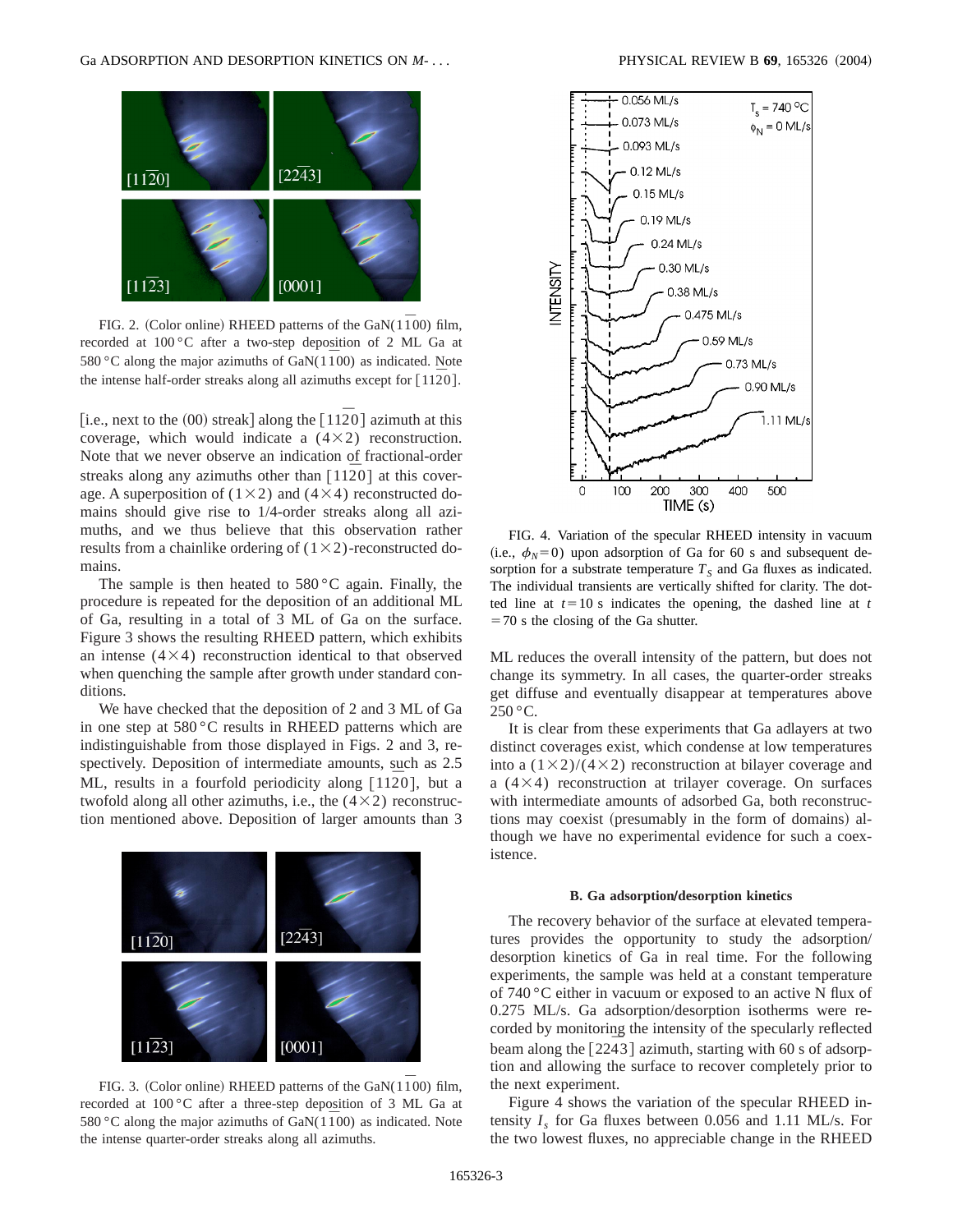intensity is observed, reflecting that Ga desorption at this temperature inhibits the adsorption of significant amounts of Ga on the surface. At higher fluxes  $(0.12 \text{ ML/s})$ , the RHEED intensity exhibits a clear drop once Ga deposition is initiated, and an immediate recovery once the Ga supply is stopped. For  $\phi_{Ga}$ =0.15 and 0.19 ML/s, the RHEED intensity stabilizes after the initial drop, and recovers without  $(0.15 \text{ ML/s})$ or with a very short  $(0.19 \text{ ML/s})$  delay. Apparently, this situation corresponds to a balance between impinging and desorbing Ga flux, thus establishing a steady-state Ga coverage at the surface independent of deposition time. For a Ga flux higher than this value, the recovery is progressively delayed. Furthermore, the RHEED intensity continues to decrease after the initial, rapid drop, albeit at a much slower rate.

Guided by the well understood Ga adsorption/desorption kinetics on the GaN $(0001)$  surface,<sup>13–17</sup> we interpret these observations according to the following four-stage scenario. Initially (stage I), Ga adsorbs in a layer-by-layer fashion, resulting in the initial, rapid drop of the RHEED intensity until full coverage is established. If the impinging Ga flux exceeds the desorbing flux, Ga accumulation takes place, eventually leading to the formation of droplets which manifests itself in a further but slower decrease of the RHEED intensity (stage II). Once the Ga supply is stopped, the Ga adlayer (the exact coverage of which we will attempt to determine below) starts to desorb. Excess Ga, however, acts as reservoir, thus stabilizing the Ga adlayer and delaying recovery (stage III). Once the excess Ga is depleted, the Ga adlayer desorbs, accounting for the rapid final recovery (stage  $IV$ ).

Figure 5 shows the variation of the specular RHEED intensity  $I_s$  for Ga fluxes between 0.19 and 1.66 ML/s with an additional active N flux of 0.275 ML/s. The behavior observed is analogous to that in Fig. 4, and we thus interpret it in the same way. Particularly, the intensity right after stage I and just prior to stage IV are independent on Ga flux once  $\phi_{Ga}$  is larger than 0.48 ML/s, essentially identical to the case of Ga adsorption in vacuum. We take this as a confirmation that a stable Ga adlayer coverage is formed also under an active N flux, i.e., during growth.

To analyze these Ga isothermal transients quantitatively, we next define parameters associated with the four stages of Ga adsorption/desorption introduced above. Figure 6 visualizes the relation between these parameters to the RHEED transients for the example of  $\phi_{Ga}$ =0.73 ML/s. The time interval required for the completion of stage  $i$  is denoted by  $t_i$ , while  $I_i$  refers to the intensity at the end of this stage. While the time intervals  $t_1-t_3$  are well defined (note that  $t_2=60$  $-t_1$ ), no such interval can be defined unambiguously for stage IV. In fact, plotting  $ln(1-I_s)$  reveals the desorption process in this stage to be exponential, thus being characterized by a time constant  $\tau_4$  rather than by a time interval. We will analyze stage IV in context with a quantitative description of these transients in Sec. IV.

Apart from the lowest Ga fluxes used here, where full coverage cannot be reached,  $I_1$  is found to be independent of the Ga flux for both Ga adsorption/desorption in vacuum and under an active N flux. This finding confirms the view that stage I is related to the adsorption of a fixed amount of Ga.



FIG. 5. Variation of the specular RHEED intensity under an active N flux ( $\phi$ <sub>N</sub>=0.275 ML/s) upon adsorption of Ga for 60 s and subsequent desorption for a substrate temperature  $T<sub>S</sub>$  and Ga fluxes as indicated. The individual transients are vertically shifted for clarity. The dotted line at  $t=10$  s indicates the opening, the dashed line at  $t=70$  s the closing of the Ga shutter.

The same applies to  $I_3$ , which is found to be identical to  $I_1$ within experimental uncertainty. Stage IV thus indeed corresponds to the desorption of a fixed amount of Ga, and this amount seems to be identical to that adsorbed during stage I.

Figure 7 depicts the adsorption time interval  $t_1$  as function of  $\phi_{Ga}$ . We see that this quantity exhibits the intuitively expected inverse proportionality to  $\phi_{Ga}$ . The fits shown by the solid lines are based on the simple assumption that the



FIG. 6. Definition of the parameters used for analyzing the RHEED transients for the example of  $\phi_{Ga} = 0.73$  ML/s. The roman numerals denote the respective stage of the Ga adsorption/ desorption process.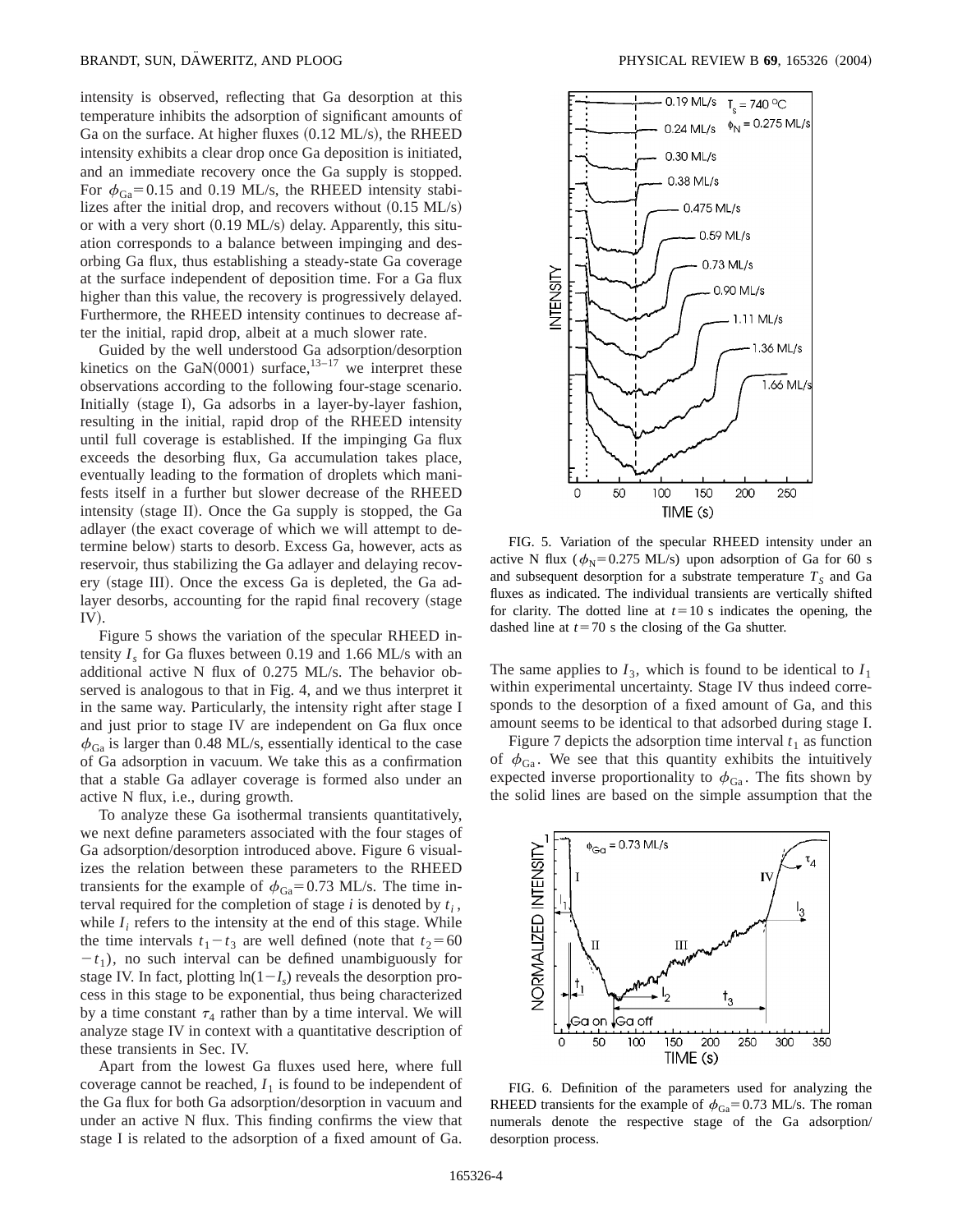

FIG. 7.  $t_1$  vs Ga flux for adsorption in vacuum ( $\Box$ ) and under an active N flux  $(O)$ . The solid lines are fits as discussed in the text.

Ga coverage  $\theta$  is given by the product of  $t_1$  and the Ga flux  $\phi_{Ga}$ , minus the product of  $t_1$  and the sum of a mean desorp- $\overline{\phi}_{Ga}$ , thinks the product of  $i_1$  and the sum of a fitual descrip-<br>tion  $(\overline{\phi}_{de})$  and consumption flux  $(\overline{\phi}_N)$ , i.e.,  $t_1 = \theta/(\phi_{Ga})$  $-\bar{\phi}_{des} - \bar{\phi}_N$ , with  $\bar{\phi}_N$  being nonzero in the presence of active N. Note that these quantities are not to be confused with the actual desorption rate and the  $(N$ -limited) growth rate at full adlayer coverage. Both desorption rate and growth rate depend on the adlayer coverage and tend to zero for zero coverage. For first-order kinetics ( $\phi = \gamma \theta$ , where  $\gamma$  denotes the actual rate and  $\theta$  the coverage), the mean quantities introduced above correspond to half the actual rates.

The good agreement between this expression and the experimentally measured values for  $t_1$  confirms that the amount of Ga adsorbed in stage I is indeed constant for a Ga flux resulting in a complete Ga adlayer coverage. Quantitatively, the fit returns values  $\theta$  = 1.62 ML and  $\bar{\phi}_{des}$  = 0.09 ML/s in vacuum, and  $\theta = 2.78$  ML and  $\bar{\phi}_{des} + \bar{\phi}_N = 0.17$  ML/s under an active N flux. The coverage obtained for adsorption under an active N flux is significantly higher than that obtained for the vacuum adsorption, and the difference is far beyond any possible error margin. Let us stress, however, that this approach is at best a rough approximation, as it is based on the implicit assumption that both the adsorption and the desorption processes are independent of coverage. We will analyze this situation in Sec. IV in more detail.

A quantity that can be determined at the present stage without ambiguity is the amount of Ga impinging onto the surface, which is given simply by  $t_1 \phi_{Ga}$ . Figure 8 shows the impinging amount of Ga during  $t_1$  as a function of the Ga flux for both adsorption in vacuum and under an active N flux. For the lowest fluxes, this amount is vastly overestimated since this analysis neglects desorption altogether. For higher fluxes, the amount is constant as indicated by the solid lines.

For adsorption in vacuum, this amount corresponds to  $2.04 \pm 0.02$  ML. As we will show in Sec. IV, this value closely corresponds to the actually adsorbed amount since Ga desorbing from the adlayer is replaced by excess Ga at these high Ga fluxes. In fact, the above view that excess Ga forms only after completion of the Ga adlayer is overly sim-



FIG. 8. Amount of impinging Ga during stage I as obtained from  $t_1$  vs Ga flux in vacuum ( $\square$ ) and under an active N flux ( $\bigcirc$ ). The solid lines are fits of the data with a constant.

plistic, since an infinite diffusion rate of the excess Ga adatoms would be required for this strict separation. The same statement applies to the entire depletion of excess Ga at the onset of stage IV.

For adsorption under an active N flux, we find that this amount is as large as  $3.45 \pm 0.07$  ML for Ga fluxes higher than 0.4 ML/s. The active N flux cannot reduce this amount to a bilayer as found for vacuum conditions. We thus believe that these results are significant in that they indicate a stabilization of a larger Ga adlayer coverage by the active N flux compared to vacuum adsorption. It is possible that the two different surface reconstructions, one occurring at bilayer, the other at trilayer coverage, are related to this finding.

A further indication for the formation of a dynamically stable Ga adlayer is provided by the dependence of the intensity  $I_2$  on Ga flux. For adsorption in vacuum and a Ga flux between 0.15 and 0.24 ML/s,  $I_2$  is found to be constant, implying there is only little, if any, accumulation of excess Ga occurring in this range. Note that one should not expect an entirely constant intensity here, which is often postulated to be a signature of a dynamic equilibrium. For kinetically controlled conditions, an increase of the Ga flux will slightly but inevitably shift the stoichiometry to the more Ga-rich side. However, for higher fluxes,  $I_2$  abruptly drops signifying the formation of significant amounts of excess Ga under these conditions. The precarious balance between adsorption and desorption is thus eventually broken.

The last quantity which is related to full Ga adlayer coverage is the recovery time interval  $t_3$ . According to our interpretation, this time interval is determined primarily by the desorption of the adlayer coverage, provided that the diffusion rate of excess Ga replenishing the Ga adlayer is sufficiently high. Figure 9 shows  $t_3$  as a function of the Ga flux for both vacuum conditions and under an active N flux. For the former case, the linear fits shown by the dashed and solid lines are based on the assumption that the excess Ga coverage *n* built up during stage II is effectively reduced by substitution of the desorbing Ga adlayer coverage in stage III. In other words,  $t_3 = n/\phi_{des}^{max}$ , where  $\phi_{des}^{max}$  is the desorption flux for full Ga adlayer coverage. Since *n* accumulates during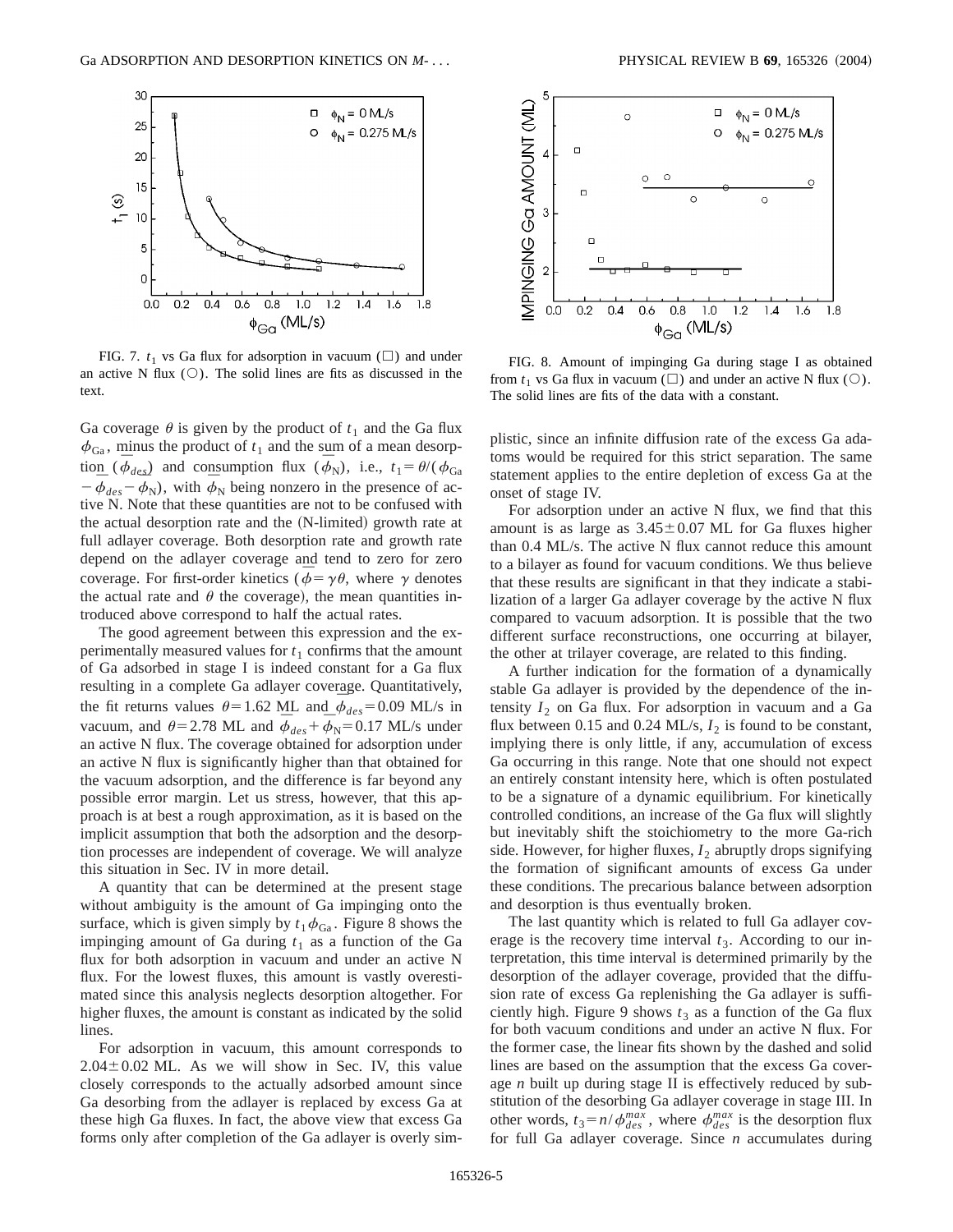

FIG. 9.  $t_3$  vs Ga flux in vacuum ( $\Box$ ) and under an active N flux  $( \circ )$ . The dashed and solid lines show linear fits to the data as discussed in the text.

time  $t_2$  where full coverage is already established for Ga fluxes higher than 0.15 ML/s, we may write  $n = t_2(\phi_{Ga})$  $-\phi_{des}^{max}$ ). This simple approximation, which implicitly assumes that all excess Ga is available for substituting the Ga adlayer, is shown by the dashed line and returns a maximum desorption flux of 0.16 ML/s. If we take into account that the diffusion rate of excess Ga is not infinite, and thus only a certain fraction *a* of the excess Ga coverage is available for substituting the Ga adlayer, we may express *n* phenomenologically as  $n = at_2(\phi_{Ga} - \phi_{des}^{max})$ . The result of this consideration is the solid line, a fraction  $a=0.84$  and a desorption flux of  $0.143$  ML/s.

For the case of recovery under an active N flux, we proceed exactly in the same way as described above, except for the fact that we also consider the consumption flux (equal to the growth rate) due to the presence of active N:  $t_3$  $= n/(\phi_{des}^{max} - \phi_{con}^{max}),$  where  $n = at_2(\phi_{Ga} - \phi_{des}^{max} - \phi_{con}^{max}).$ When explicitly assuming that the diffusion rate of the excess Ga coverage is infinite  $(a=1)$ , we do not get any acceptable fit (dashed line in Fig. 9). Considering, as above, that only a fraction *a* of the excess Ga is able to replenish the Ga adlayer, we obtain the solid line,  $a=0.59$ , and  $\phi_{des}^{max}$  $+ \phi_{con}^{max}$  = 0.365 ML/s. Given that the N flux has been determined to be 0.275 ML/s, the latter result indicates a desorption flux at full adlayer coverage of 0.09 ML/s, considerably less than in vacuum. This result is in good agreement with that obtained from the analysis of  $t_1$  (cf. Fig. 7).

To summarize this section, our analysis indicates a stable Ga coverage slightly below 2 ML in vacuum. Larger coverages result in the formation of excess Ga. Under an active N flux, the stable coverage obtained is close to 3 ML. This analysis, however, neglects the interaction between the Ga adlayer and excess Ga. We will show in Sec. IV that the actual coverage is close to the amount of Ga delivered to the surface during the adsorption interval  $t<sub>1</sub>$ , which is one bilayer for adsorption in vacuum, and a trilayer under an active N flux.

### **IV. KINETIC MODEL**

We have seen in the preceding sections that the strict distinction between the formation of a Ga adlayer and the subsequent accumulation of excess Ga is too simplistic. The most important questions we must ask are thus, if the fourstage scenario developed in Sec. III B is essentially correct, and how accurate the approximate analyses presented above actually are.

To answer this question, we next develop a quantitative model of our interpretation. The model is required to account for adsorption and desorption of Ga as well as for the formation of excess Ga interacting with the Ga adlayer, and for GaN growth in the case of the simultaneous presence of Ga and N. Our model, in units normalized to the maximum Ga adlayer coverage, is described by the equations

$$
\frac{d\theta}{dt} = j_{Ga}(1-\theta) + d_{Ga}(1-\theta)n - \gamma_{\theta}\theta - j_{N_2}\theta, \qquad (1)
$$

$$
\frac{dn}{dt} = j_{Ga}\theta - d_{Ga}(1 - \theta)n - \gamma_n n,\tag{2}
$$

where  $\theta$  denotes the Ga adlayer coverage, *n* the amount of excess Ga,  $j_{Ga}$  and  $j_N$  the Ga and N delivery rate,  $d_{Ga}$  the diffusion rate of excess Ga adatoms impinging onto  $\theta$ , and  $\gamma_{\theta}$  ( $\gamma_{n}$ ) the rates of Ga adlayer (excess Ga) desorption. The first term of each equation accounts for adsorption of Ga, building up the Ga adlayer  $\theta$  and subsequently excess Ga *n*. In much the same way, the second terms account for diffusion of excess Ga impinging onto the Ga adlayer. The third terms describe the desorption of  $\theta$  and *n*. The last term in Eqs.  $(1)$ , finally, stands for the incorporation of Ga and N adatoms into the crystal, i.e., actual growth. Note that the model described by Eqs.  $(1)$  and  $(2)$  is a linearized, and highly simplified version of microscopic theories of surface kinetics such as developed in Ref. 24. This simplification is necessary to reduce the number of free parameters and thus to guarantee stable fits, but also means that, while our model is perhaps the simplest one accounting for the phenomena we wish to describe, there certainly are a variety of more refined models which could equally well describe the data.

Finally, we have to relate the surface coverage calculated by means of Eqs.  $(1)$  and  $(2)$  to the quantity experimentally observed, namely, the RHEED intensity. Since the Ga adlayer at growth temperature does not condense into a reconstruction, but rather represents a liquid, it manifests itself in an attenuation of the RHEED intensity. We thus follow the well-established relation between surface coverage and intensity in Auger attenuation experiments, $25$  which reads

$$
I(\theta, n) = e^{-\theta - bn}.
$$
 (3)

Both the adlayer coverage  $\theta$  and the excess coverage *n* are assumed to attenuate the intensity exponentially. The ripening of excess Ga to clusters and droplets leads to a (geometrically determined) different rate of decrease with respect to the Ga adlayer coverage, as expressed by the prefactor *b*. Since *b* is assumed to be constant, the model does not describe the ripening dynamics.

Figure 10 shows three experimental Ga adsorption/ desorption isotherms in vacuum together with simulations based on Eqs.  $(1)$ – $(3)$ . Except for the Ga flux, which was taken to be equal to the experimentally determined flux as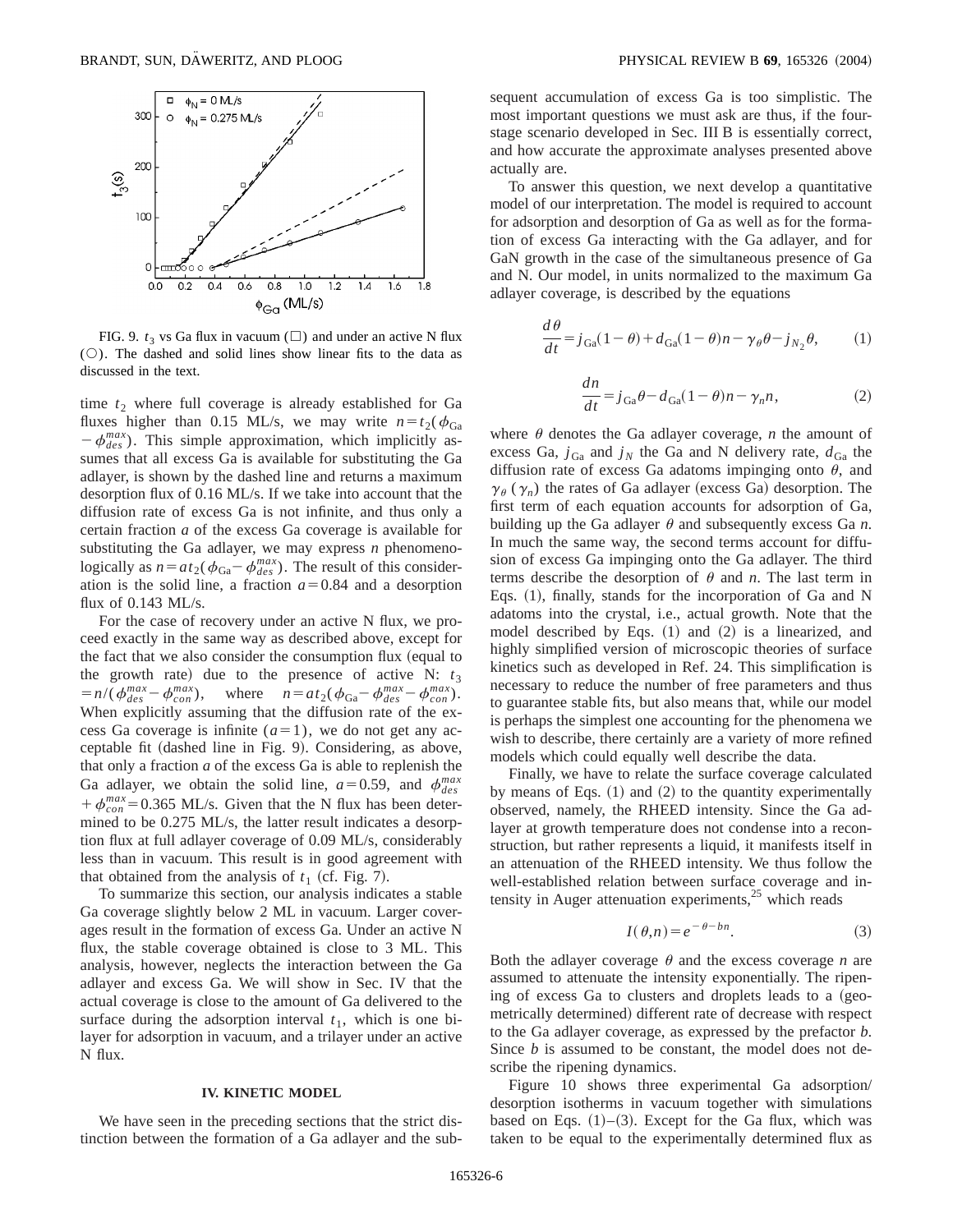

FIG. 10. Experimental (symbols) and simulated (solid lines) RHEED transients for three different Ga fluxes as indicated in the figure. For clarity, only each 40th datapoint is displayed.

indicated in the figure, we used the same parameters for these simulations, namely: a diffusion coefficient of 2  $\times 10^{-15}$  cm<sup>2</sup>/s, a Ga adlayer desorption flux of 0.137 ML/s, an excess Ga desorption flux of 0.003 ML/s, and a prefactor *b* of  $0.06 \pm 0.003$ . Evidently, the agreement between the experimental transients and the simulations is very good. Most importantly, this agreement can only be obtained with the above set of parameters, since the slope of the transient in stage III is mainly determined by  $\gamma_n$ , while  $\gamma_\theta$  determines the slope of the transient in stage IV. Furthermore, the onset of stage IV depends essentially on the sum of  $\gamma_n$  and  $\gamma_\theta$ , resulting in unique fits to the experimental data. This result confirms that our general understanding of the adsorption/ desorption processes is essentially correct. Of particular interest at this point are thus the Ga adlayer and excess Ga coverages predicted by the simulation at the intensities  $I_1$ and  $I_3$ . At  $I_1$ , these coverages are found to be independent of Ga flux for  $\phi_{Ga} \ge 0.15$  ML/s, and amount to  $\theta = 1.64$  ML and  $n=0.42$  ML, respectively. At  $I_3$ , we obtain  $\theta$  $=1.86$  ML and  $n=0.34$  ML, again independent of Ga flux for  $\phi_{Ga} \ge 0.15$  ML/s. The coexistence of  $\theta$  and *n* is a direct result of the finite diffusion rate of the excess Ga, as already concluded above.

An interesting detail is the inability of our model to accurately fit stage I and the transition towards stage II, as shown for a Ga flux of 0.9 ML/s in Fig. 11. The experimental transients exhibit two clearly distinct slopes during stage I, an abrupt change of slope at the transition to stage II, and a gradual change of slope thereafter. It is likely that this complex behavior reflects the formation of the bilayer by the subsequent adsorption of a lower and upper ML, accompanied by the simultaneous nucleation and diffusion of excess Ga on both of these levels. Our model as formulated above is obviously unable to reproduce this process, since it does not distinguish the two distinct layers of the Ga bilayer but treats them as being one entity.

However, there are other factors which must be considered as well in this context. If the Ga adlayer is not com-



FIG. 11. Experimental (symbols) and simulated (solid lines) RHEED transient for the indicated Ga flux during the initial adsorption stage.

pleted  $(\theta \leq 1)$ , it does not form a continuous film but twodimensional islands. This inevitable fact has several important consequences. First of all, our model treats  $\theta$  as a continuous variable, and neglects its inherently discrete nature at low coverages. Second, the desorption kinetics of two-dimensional islands is known to be dominated by desorption from the islands' edges, which changes the firstorder (monomolecular) desorption kinetics assumed here  $({\alpha \theta})$  to half-order  $({\alpha \sqrt{\theta}})$ . Third, the desorption rate  $\gamma_{\theta}$  will be enhanced in this case, essentially resulting in a coveragedependent desorption rate which is no longer a constant but a function of  $\theta$ . In fact, for Ga fluxes lower than 0.19 ML/s, we had to increase  $\gamma_{\theta}$  significantly to account for the early and comparatively rapid recovery observed. In view of that said above, it is clear that this simple measure is purely phenomenological and only approximates the actual desorption process.

We next turn to a comparison between experimental Ga adsorption/desorption isotherms under active N flux and simulations based on Eqs.  $(1)$ – $(3)$ . As above, we take the experimentally determined Ga flux for the simulations, and, of course, the additional N flux. For a Ga flux larger than 0.475 ML/s, the parameters required to get a good agreement between simulated and experimental transient are identical to those given above, except for  $\gamma_{\theta}$ , which turns out to be slightly larger (0.155 ML/s). For lower Ga fluxes, the Ga adlayer is not completed and  $\gamma_\theta$  increases drastically as discussed above for the case of desorption in vacuum. Figure 12 shows the three RHEED transients at the transition between N-stable and Ga-stable conditions. The desorption fluxes required to fit them are 0.155, 0.21, and 0.28 ML/s from low to high Ga flux. The good agreement between experimental and simulated transients shows that the adsorption/desorption kinetics is not fundamentally different in the presence of a N flux compared to that under vacuum. Rather, the N flux seems merely to consume Ga and thus to shift the adsorption/desorption balance toward higher Ga fluxes.

For sake of completeness, we determine again the Ga adlayer and excess Ga coverages predicted by the simulation at  $I_1$  and  $I_3$ . At  $I_1$ , these coverages are found to be independent of Ga flux for  $\phi_{Ga} \ge 0.475$  ML/s, and amount to  $\theta$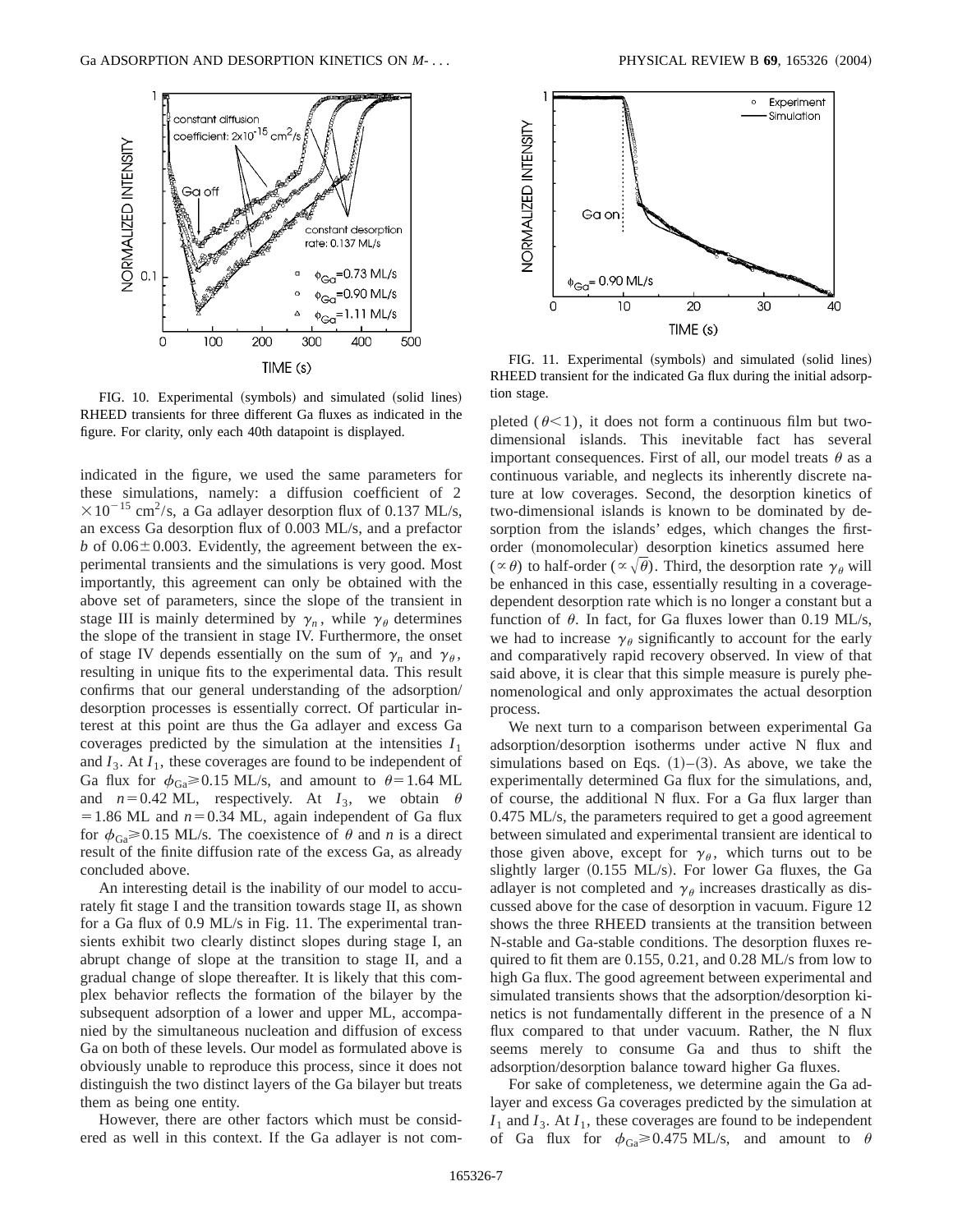

FIG. 12. Experimental (symbols) and simulated (solid lines) RHEED transients for three different Ga fluxes as indicated in the figure and an active N flux of 0.275 ML/s. The transients are vertically offset for clarity. The Ga opening and closing are indicated by dotted and dashed lines, respectively.

 $=1.94$  ML and  $n=0.88$  ML, respectively. At  $I_3$ , we obtain  $\theta$ =1.88 ML and  $n=0.26$  ML, again independent of Ga flux for  $\phi_{Ga} \ge 0.475$  ML/s. The high coverage at  $I_1$  is consistent with that deduced from Fig. 7.

At this point, it is instructive to examine the predictions of our model for prolonged growth using the parameters used



FIG. 13. Simulated Ga adlayer and excess Ga coverage during growth. The parameters used are those deduced from the simulations shown in Fig. 12, but the Ga supply is now terminated at *t*  $=700$  s.



FIG. 14. AFM micrograph of a 500 nm-thick GaN(11*¯*00) layer grown under standard conditions. The vertical stripes are oriented along [1120]. The peak-to-valley and root-mean-square roughness of this layer are 6.6 and 0.6 nm over the mapped area of 5  $\times$  5  $\mu$ m<sup>2</sup>, respectively.

for the simulations in Fig. 12. Figure  $13(a)$  shows the Ga bilayer coverage vs growth time for the three different Ga fluxes at the transition between N-stable and Ga-stable conditions. As expected, full bilayer coverage is not reached for the lowest Ga flux. In contrast, the Ga adlayer coverage slowly converges towards a full bilayer for the intermediate Ga flux, and is obtained rapidly for the highest Ga flux. However, as shown in Fig.  $13(b)$ , the price one pays for this rapid bilayer completion is a diverging Ga excess coverage, which increases without bound for prolonged growth. In fact, layers grown under these conditions exhibit a high density of Ga droplets and, after HCl etching, of corresponding surface defects. In contrast, the Ga excess coverage saturates at 2 ML for the intermediate Ga flux, reflecting that a dynamic equilibrium is established under these conditions. Note that the desorption flux for this case is 0.21 ML/s, which in fact is almost exactly equal to the difference of Ga and N flux. The total Ga coverage during growth is here thus 4 ML, which is consistent with the observation of the Ga-trilayer related (4  $\times$ 4)-reconstruction observed for this growth conditions after quenching the sample to  $100^{\circ}$ C (cf. Fig. 3). For the lowest Ga flux, the excess coverage is (as expected) negligible.

Finally, Fig. 14 shows an atomic force microscopy (AFM) image of a GaN( $1100$ ) layer grown under our standard conditions, which has been deemed previously to be most suitable on empirical grounds. $^{21}$  In particular, these conditions result in droplet-free and microscopically smooth surfaces. The surface of the layer exhibits the characteristic highly anisotropic, stripelike morphology of  $GaN(1100)$ layers.<sup>19,4,20</sup> With a root-mean-square roughness of 0.6 nm, the smoothness of this layer approaches (but does not yet reach) that of state-of-the-art  $GaN(0001)$  layers grown by MBE.

#### **V. CONCLUSIONS**

We have studied the adsorption and desorption kinetics of Ga on GaN(1100) using *in situ* reflection high-energy elec